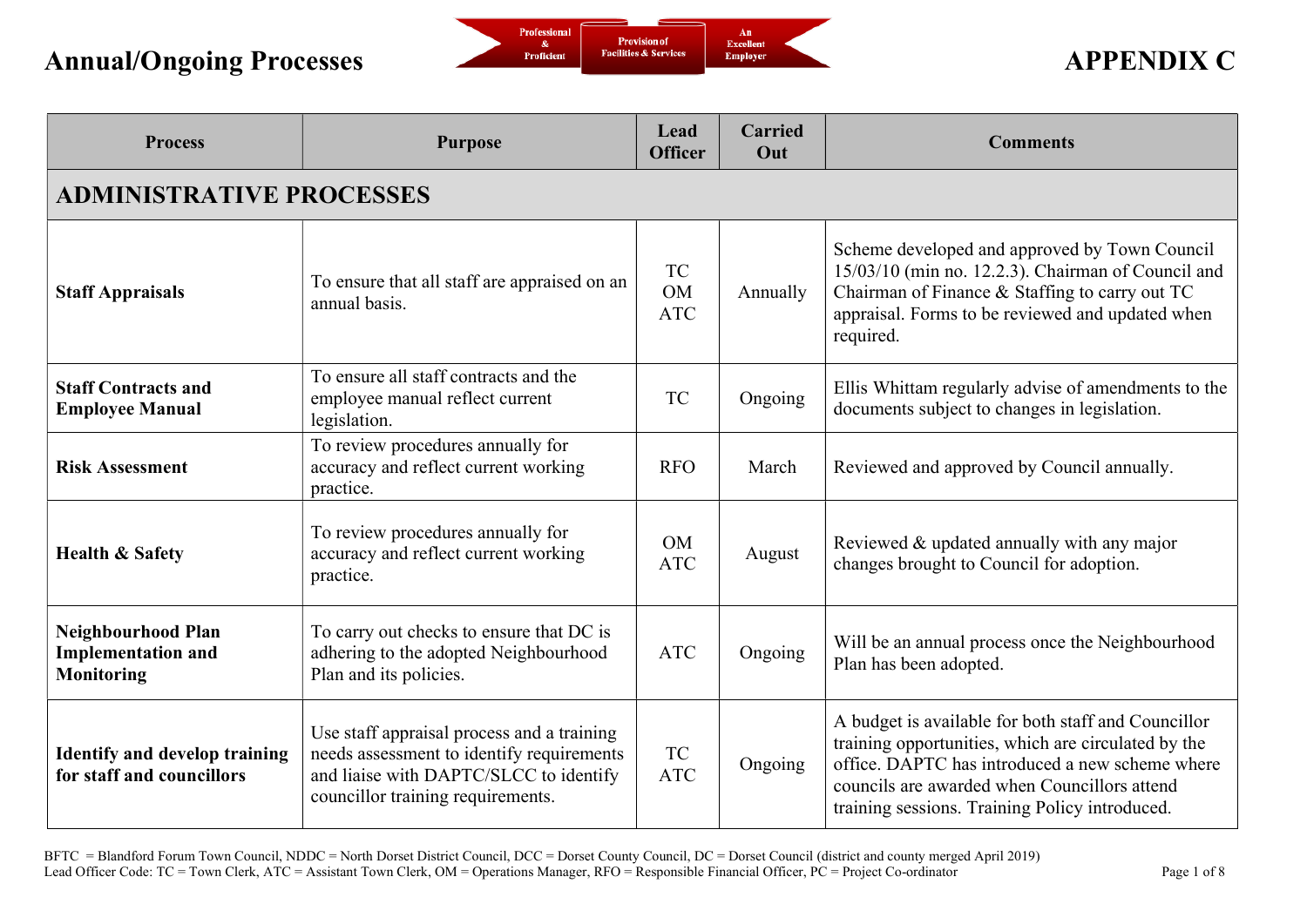

| <b>Process</b>                                                               | <b>Purpose</b>                                                                                                                                                                                   | Lead<br><b>Officer</b>  | <b>Carried</b><br>Out | <b>Comments</b>                                                                                                        |  |  |  |
|------------------------------------------------------------------------------|--------------------------------------------------------------------------------------------------------------------------------------------------------------------------------------------------|-------------------------|-----------------------|------------------------------------------------------------------------------------------------------------------------|--|--|--|
|                                                                              | <b>ADMINISTRATIVE PROCESSES</b>                                                                                                                                                                  |                         |                       |                                                                                                                        |  |  |  |
| <b>Update folder for records of</b><br>councillor and staff training         | To ensure that the training folder to<br>record details of the training staff and<br>councillors have attended is kept up to<br>date.                                                            | <b>TC</b><br><b>ATC</b> | Ongoing               | A folder has been created to maintain records of<br>training attended for Quality Council status and<br>good practice. |  |  |  |
| <b>Update IT systems</b>                                                     | To review the requirements and develop<br>specification to ensure that the council's<br>IT system is good value for money and<br>provides adequate support to staff.                             | <b>TC</b><br><b>ATC</b> | Ongoing               | G3 is now the provider for BFTC.<br>Accruals and IT budget are in place.                                               |  |  |  |
| <b>Update Facebook and</b><br>Website                                        | To ensure that the latest information is<br>uploaded to the Town Council Facebook<br>page and Website.                                                                                           | <b>TC</b><br><b>ATC</b> | Ongoing               | All news and updates to be shared online.                                                                              |  |  |  |
| <b>Update Dementia Action Plan</b>                                           | To ensure that any changes to venues or<br>processes take into account the needs of<br>people living with dementia.                                                                              | <b>TC</b><br><b>ATC</b> | Ongoing               | The Action Plan is reviewed when any changes are<br>implemented that will affect the current plan.                     |  |  |  |
| To continue the Youth<br><b>Advisor scheme and develop</b><br>stronger links | To promote the scheme to students and<br>encourage attendance at meetings.                                                                                                                       | <b>TC</b><br><b>ATC</b> | Ongoing               | Ongoing promotion to the school for these roles.                                                                       |  |  |  |
| <b>Review and update Town</b><br><b>Council's Plan</b>                       | To continue to provide an over-arching<br>policy statement of what the Council<br>intends to try to achieve over its five-year<br>term to provide direction to members,<br>staff and the public. | <b>TC</b>               | 2019-2024             | Town Council to consider the draft plan and consult<br>with the public before adoption.                                |  |  |  |
| <b>Plan Updates</b>                                                          | Quarterly reports on performance<br>management to be submitted to full<br>Council.                                                                                                               | <b>TC</b>               | Quarterly             | Quarterly reports are presented to the Town Council<br>meetings.                                                       |  |  |  |

BFTC = Blandford Forum Town Council, NDDC = North Dorset District Council, DCC = Dorset County Council, DC = Dorset Council (district and county merged April 2019) Lead Officer Code: TC = Town Clerk, ATC = Assistant Town Clerk, OM = Operations Manager, RFO = Responsible Financial Officer, PC = Project Co-ordinator Page 2 of 8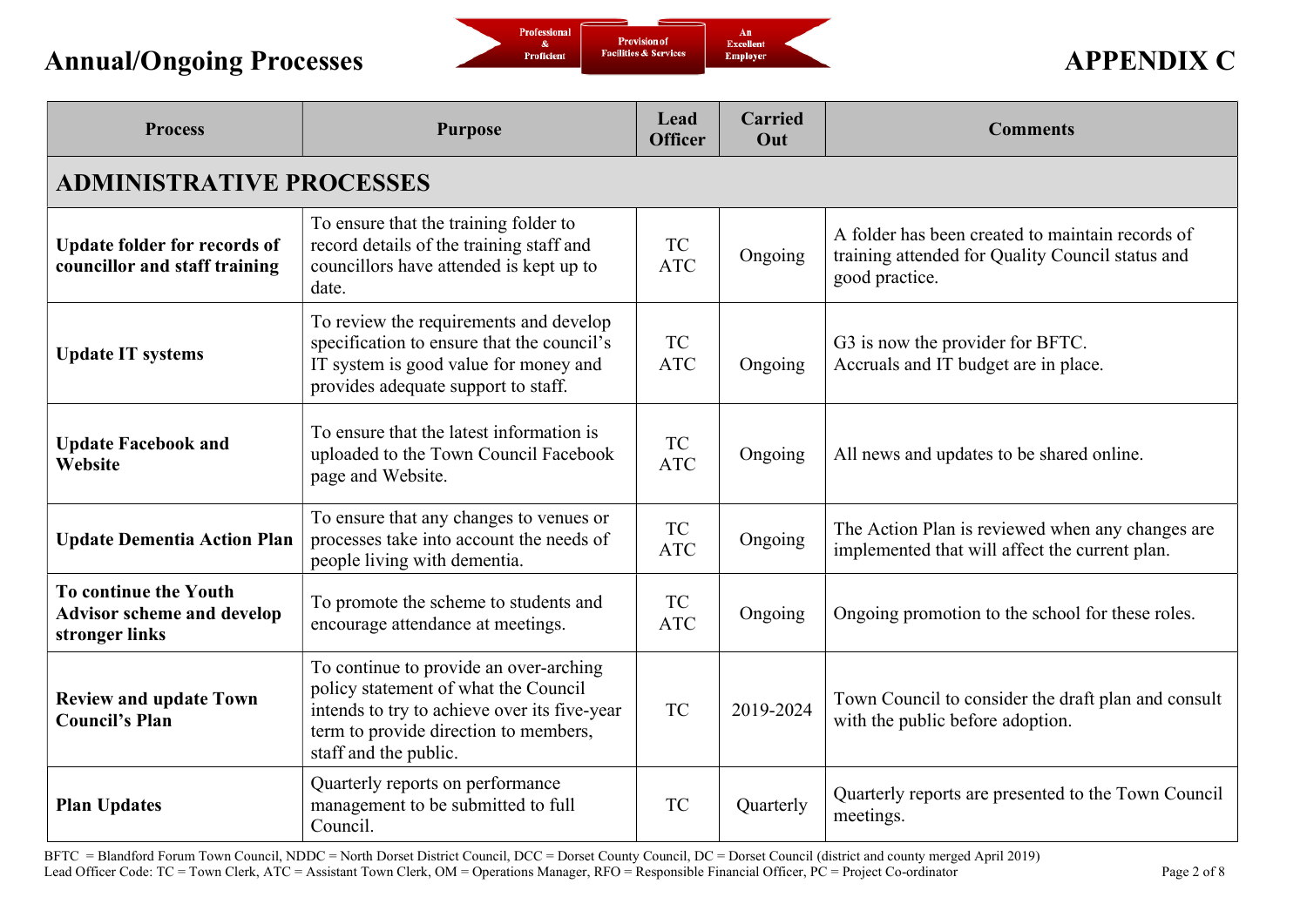

| <b>Process</b>                                       | <b>Purpose</b>                                                                                                                             | Lead<br><b>Officer</b>  | <b>Carried</b><br>Out              | <b>Comments</b>                                                                                                                                                                                      |
|------------------------------------------------------|--------------------------------------------------------------------------------------------------------------------------------------------|-------------------------|------------------------------------|------------------------------------------------------------------------------------------------------------------------------------------------------------------------------------------------------|
| <b>ADMINISTRATIVE PROCESSES</b>                      |                                                                                                                                            |                         |                                    |                                                                                                                                                                                                      |
| To provide services for<br>residents on behalf of DC | DCC and BFTC previously agreed what<br>additional services could be provided,<br>which could be added to, and training has<br>taken place. | <b>TC</b><br><b>ATC</b> | Ongoing                            | The possibility of a community hub was discussed<br>between DCC, NDDC and BFTC in the past and this<br>will be discussed again once the DC is established.                                           |
| <b>Office Procedures</b>                             | To ensure that the file provides an up-to-<br>date compilation of all the various office<br>procedures.                                    | <b>ATC</b>              | September                          | Shared folder created in 2008 and annual<br>reviews/updates now carried out.<br>New members only section created via the website<br>for Councillor access to the Councillors'<br>Information folder. |
| <b>Standing Orders</b>                               | To review procedures annually for<br>accuracy and reflect current working<br>practice.                                                     | <b>TC</b>               | Annually<br>(reviewed<br>each May) | Standing Orders to be reviewed at least annually<br>(most recently updated May 2019).                                                                                                                |
| <b>Freedom of Information Act</b>                    | To review procedures annually for<br>accuracy and reflect current working<br>practice.                                                     | <b>ATC</b>              | $July -$<br>August                 | Completed and approved by BFTC 28/04/08.<br>Submitted to Information Commissioner's Office<br>and approved 18/06/08. Now conducted annually.                                                         |
| <b>Business Continuity Plan</b>                      | Annual review to ensure accuracy and<br>current practice.                                                                                  | TC<br><b>ATC</b>        | May                                | Officers to review BCP on an annual basis.                                                                                                                                                           |
| <b>Planter Sponsorship</b>                           | To renew existing sponsorship and seek<br>new sponsors from local businesses.                                                              | <b>ATC</b>              | February                           | Responsible committee is Town & General<br>Purposes. Staff carry out annual update.                                                                                                                  |
| <b>Annual Town Assembly</b>                          | Administration and advertisement.                                                                                                          | <b>TC</b>               | $March-$<br>April                  | Statutory meeting held in April each year.                                                                                                                                                           |
| <b>Grants</b>                                        | Advertisement of the Town Council's<br>Grants scheme.                                                                                      | <b>TC</b>               | Throughout<br>the year             | Advertised in local media and social media.                                                                                                                                                          |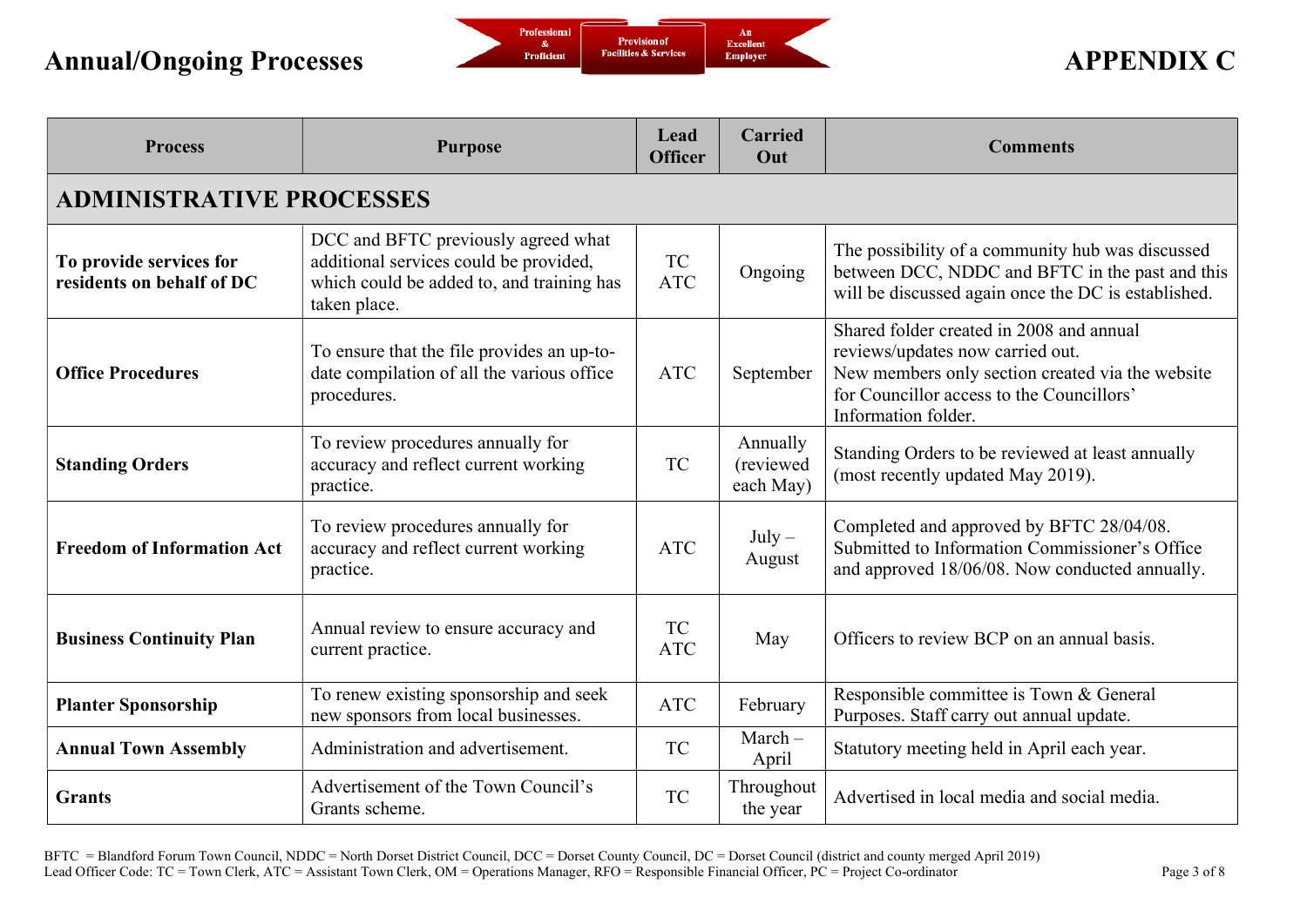

| <b>Process</b>                                                                                                                                                                                                                                                                                                            | <b>Purpose</b>                                                                                                                                               | Lead<br><b>Officer</b> | <b>Carried</b><br>Out          | <b>Comments</b>                                                                                                                                                                                                                                                   |
|---------------------------------------------------------------------------------------------------------------------------------------------------------------------------------------------------------------------------------------------------------------------------------------------------------------------------|--------------------------------------------------------------------------------------------------------------------------------------------------------------|------------------------|--------------------------------|-------------------------------------------------------------------------------------------------------------------------------------------------------------------------------------------------------------------------------------------------------------------|
| <b>Storage Room Audit</b>                                                                                                                                                                                                                                                                                                 | To determine if any records should go to<br>Dorset Archives, continue to be kept on<br>premises or be destroyed.                                             | <b>TC</b>              | August/<br>September           | First completed May/June 2008 and now conducted<br>annually.                                                                                                                                                                                                      |
| <b>ADMINISTRATIVE PROCESSES</b>                                                                                                                                                                                                                                                                                           |                                                                                                                                                              |                        |                                |                                                                                                                                                                                                                                                                   |
| <b>Newsletters</b>                                                                                                                                                                                                                                                                                                        | To distribute at least four newsletters a<br>year in line with Quality Council<br>requirements.                                                              | <b>TC</b>              | At least 4<br>times a<br>year  | Including the Chairman's Annual Report and Town<br>Council Accounts in June.                                                                                                                                                                                      |
| <b>Allotment Administration</b>                                                                                                                                                                                                                                                                                           | AGM held between BFTC and Allotment<br>Society in June and administrative<br>updates carried out, tenancy agreements<br>distributed in August. Invoice sent. | <b>ATC</b>             | $June -$<br>August             | Working in conjunction with the Allotment<br>Management Committee.                                                                                                                                                                                                |
| <b>Hire Charges</b>                                                                                                                                                                                                                                                                                                       | To review the hire charges for the Town<br>Council venues, markets and sports clubs.                                                                         | <b>TC</b>              | January/<br>February           | Responsible committee is Recreation & Amenities.<br>Staff carry out review annually and make<br>recommendations to the Committee.                                                                                                                                 |
| <b>Christmas Window</b><br>Competition                                                                                                                                                                                                                                                                                    | T&GP committee to approve expenditure<br>for window competition, leaflets to be<br>printed and distributed.                                                  | <b>ATC</b>             | September/<br>November         | Responsible committee is Town & General<br>Purposes. Staff carry out review annually and make<br>recommendations to the Committee.                                                                                                                                |
| <b>CIVIC PROCESSES</b>                                                                                                                                                                                                                                                                                                    |                                                                                                                                                              |                        |                                |                                                                                                                                                                                                                                                                   |
| <b>Annual Civic Events:</b><br><b>Commonwealth Flag Flying</b><br><b>Mayor Making Ceremony</b><br><b>Mayor's Civic Day</b><br><b>Remembrance Day and</b><br><b>Remembrance Sunday</b><br>Parade<br><b>Civic Carol Service/Tree Lighting</b><br><b>Mayor's Charity Night</b><br><b>Annual inspection of Mayoral Chains</b> | To ensure that events are well organised<br>in line with civic protocol.                                                                                     | <b>TC</b>              | Held<br>throughout<br>the year | Usually held: March, May, September, November,<br>June, December and March<br>Mayor attends various events throughout the year<br>including the Collingwood Memorial service in June<br>and Garrison Remembrance service on<br>Remembrance Sunday in the morning. |

BFTC = Blandford Forum Town Council, NDDC = North Dorset District Council, DCC = Dorset County Council, DC = Dorset Council (district and county merged April 2019) Lead Officer Code: TC = Town Clerk, ATC = Assistant Town Clerk, OM = Operations Manager, RFO = Responsible Financial Officer, PC = Project Co-ordinator Page 4 of 8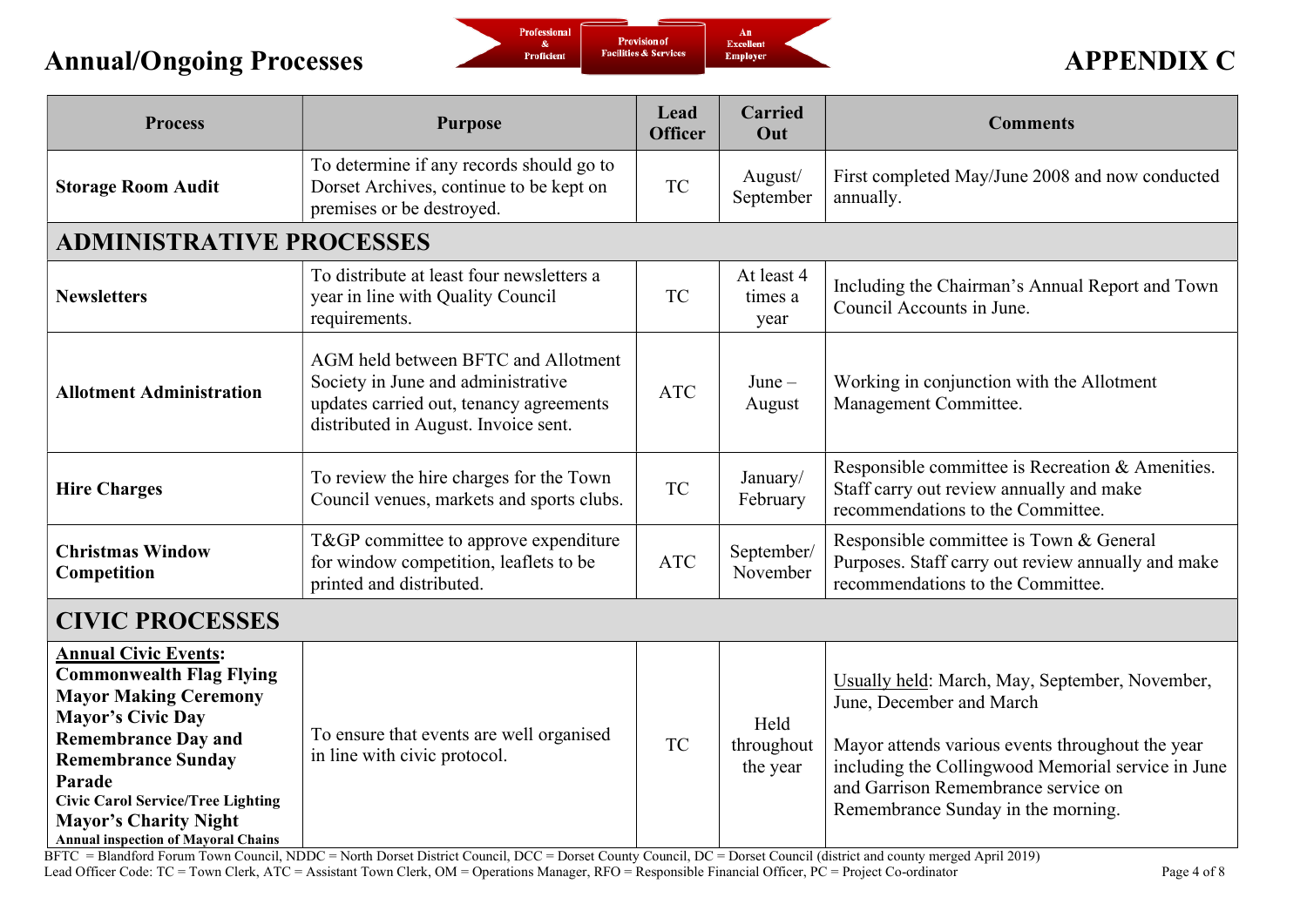

| <b>Process</b>                                                | <b>Purpose</b>                                                                                                                                                                                       | Lead<br><b>Officer</b>                       | <b>Carried</b><br>Out               | <b>Comments</b>                                                                                                                                                                      |  |  |
|---------------------------------------------------------------|------------------------------------------------------------------------------------------------------------------------------------------------------------------------------------------------------|----------------------------------------------|-------------------------------------|--------------------------------------------------------------------------------------------------------------------------------------------------------------------------------------|--|--|
| <b>FINANCIAL PROCESSES</b>                                    |                                                                                                                                                                                                      |                                              |                                     |                                                                                                                                                                                      |  |  |
| <b>Financial Regulations</b>                                  | To review procedures annually for<br>accuracy and reflect current working<br>practice.                                                                                                               | <b>RFO</b>                                   | March -<br>May                      | It is a requirement that the Financial Regulations are<br>reviewed every 12 months.                                                                                                  |  |  |
| <b>Budget Preparation</b>                                     | To prepare the capital and revenue<br>budgets for the financial year.                                                                                                                                | TC,<br><b>RFO</b><br><b>OM</b><br><b>ATC</b> | November<br>December                | Budget consultation (via newsletter, social media<br>and in person at community expo) carried out in<br>September although comments and suggestions<br>received throughout the year. |  |  |
| <b>VAT Return</b>                                             | Quarterly                                                                                                                                                                                            | <b>RFO</b>                                   | January/<br>April/ July/<br>October | In accordance with VAT procedures                                                                                                                                                    |  |  |
| <b>Precept Request</b>                                        | To forward to DC                                                                                                                                                                                     | <b>RFO</b>                                   | January                             | As requested by DC                                                                                                                                                                   |  |  |
| <b>Assets</b>                                                 | Review and update of Town Council's<br>asset register.                                                                                                                                               | <b>RFO</b><br><b>OM</b>                      | January                             | In accordance with office procedures                                                                                                                                                 |  |  |
| <b>Insurance</b>                                              | Review of Town Council's insurance<br>cover.                                                                                                                                                         | <b>RFO</b>                                   | March                               | Three quotations to be sought leading up to contract<br>expiration.                                                                                                                  |  |  |
| <b>Annual Accounts</b>                                        | Compilation of annual accounts.                                                                                                                                                                      | <b>RFO</b>                                   | April                               | In accordance with office procedures.                                                                                                                                                |  |  |
| <b>Annual Return - Staff Salaries</b>                         | To HM Revenue & Customs                                                                                                                                                                              | <b>RFO</b>                                   | May                                 | In accordance with procedures.                                                                                                                                                       |  |  |
| <b>Approval of Accounts</b>                                   | By full council.                                                                                                                                                                                     | <b>RFO</b>                                   | June                                | In accordance with procedures.                                                                                                                                                       |  |  |
| <b>Annual Return</b>                                          | Submitted to External Auditor                                                                                                                                                                        | <b>RFO</b>                                   | July                                | In accordance with procedures.                                                                                                                                                       |  |  |
| <b>Leisure Centre (Financial</b><br><b>Contribution only)</b> | To review the operation of the leisure<br>centre and assess the feasibility of making<br>a regular financial contribution to ensure<br>continuous operation. Requested by<br>Councillors and public. | <b>TC</b>                                    | Dec 2012/<br>Ongoing                | BFTC agreed to continue funding at £50,000 pa<br>until 31 <sup>st</sup> March 2021.                                                                                                  |  |  |

 $BFTC = B$ landford Forum Town Council, NDDC = North Dorset District Council, DCC = Dorset Council, DC = Dorset Council (district and county merged April 2019) Lead Officer Code: TC = Town Clerk, ATC = Assistant Town Clerk, OM = Operations Manager, RFO = Responsible Financial Officer, PC = Project Co-ordinator Page 5 of 8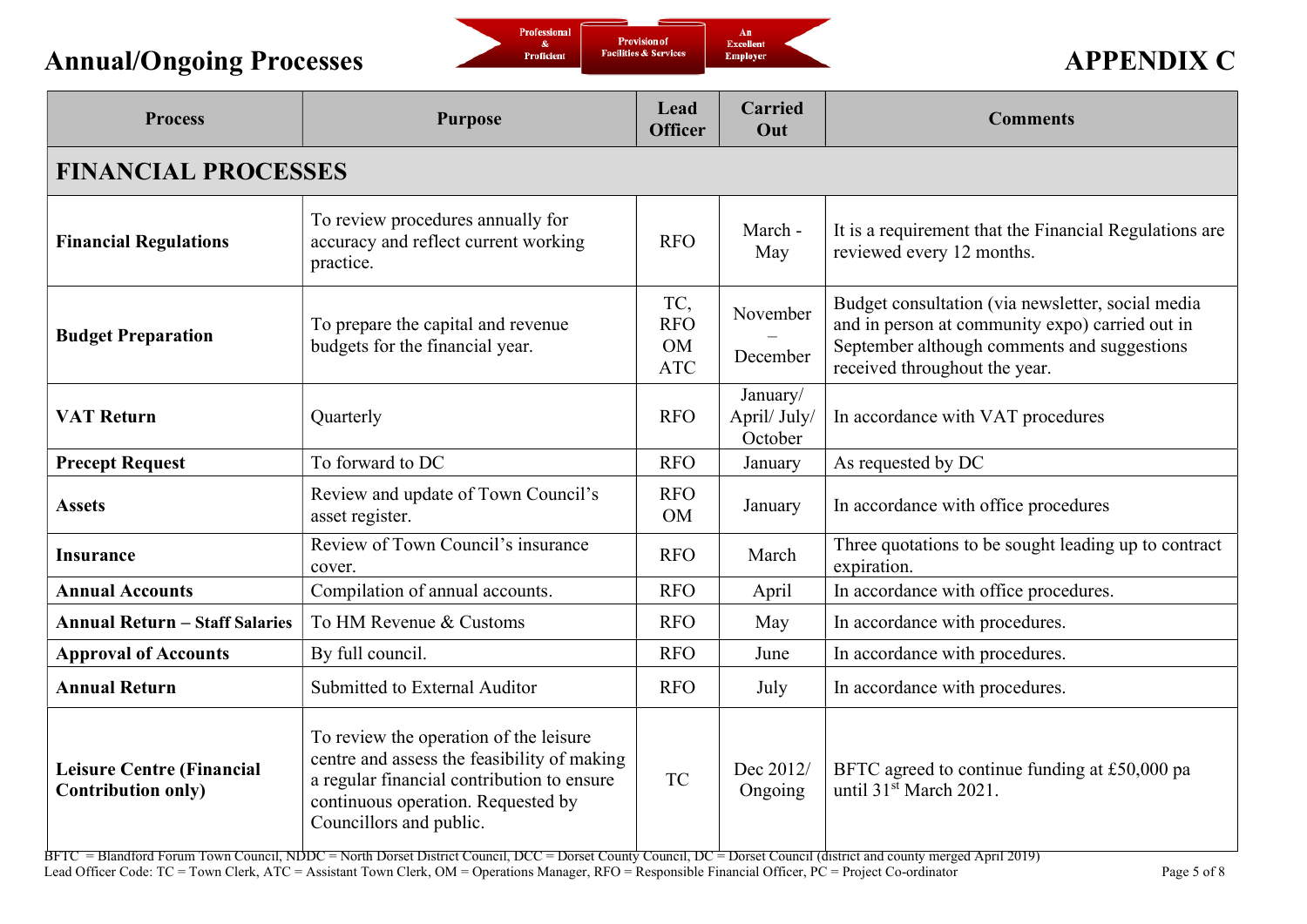

| <b>Process</b>                           | <b>Purpose</b>          | Lead<br><b>Officer</b> | <b>Carried</b><br>Out                    | <b>Comments</b>                                                                                                                                                                                                                                           |  |  |
|------------------------------------------|-------------------------|------------------------|------------------------------------------|-----------------------------------------------------------------------------------------------------------------------------------------------------------------------------------------------------------------------------------------------------------|--|--|
| <b>BARNES FOR A RECREATION PROCESSES</b> |                         |                        |                                          |                                                                                                                                                                                                                                                           |  |  |
| <b>Annual Accounts</b>                   | For approval            | <b>RFO</b>             | June                                     | BFTC is the corporate trustee for this charity which<br>manages Park Road Recreation Ground. Meetings<br>are usually held following a Town Council meeting.                                                                                               |  |  |
| <b>Return</b>                            | To Charities Commission | <b>RFO</b>             | September                                |                                                                                                                                                                                                                                                           |  |  |
| <b>VAT Returns</b>                       | Quarterly               | <b>RFO</b>             | August/<br>November/<br>February/<br>May | In accordance with office procedures.                                                                                                                                                                                                                     |  |  |
| <b>GROUNDS &amp; PROPERTY PROCESSES</b>  |                         |                        |                                          |                                                                                                                                                                                                                                                           |  |  |
| <b>Massey Ferguson Tractor</b>           | Service                 | <b>OM</b>              | November                                 |                                                                                                                                                                                                                                                           |  |  |
| <b>Fire Alarms</b>                       | Inspection              | <b>OM</b>              | Quarterly                                |                                                                                                                                                                                                                                                           |  |  |
| <b>Fire Appliances</b>                   | Testing                 | <b>OM</b>              | February                                 |                                                                                                                                                                                                                                                           |  |  |
| <b>Electrics</b>                         | Inspection              | OM                     | 2019                                     | 3 yearly full inspections                                                                                                                                                                                                                                 |  |  |
| Pick Up                                  | MOT and service         | <b>OM</b>              | November                                 |                                                                                                                                                                                                                                                           |  |  |
| <b>Transit</b>                           | MOT and service         | <b>OM</b>              | March                                    |                                                                                                                                                                                                                                                           |  |  |
| <b>GROUNDS &amp; PROPERTY PROCESSES</b>  |                         |                        |                                          |                                                                                                                                                                                                                                                           |  |  |
| <b>Boilers</b>                           | Servicing               | <b>OM</b>              | March                                    | Football and Bowling<br>But Learning Servicing<br>BFTC = Blandford Forum Town Council, NDDC = North Dorset District Council, DCC = Dorset County Council, DC = Dorset Council, DC = Dorset Council, DC = Dorset Council (district and county merged April |  |  |

Lead Officer Code: TC = Town Clerk, ATC = Assistant Town Clerk, OM = Operations Manager, RFO = Responsible Financial Officer, PC = Project Co-ordinator Page 6 of 8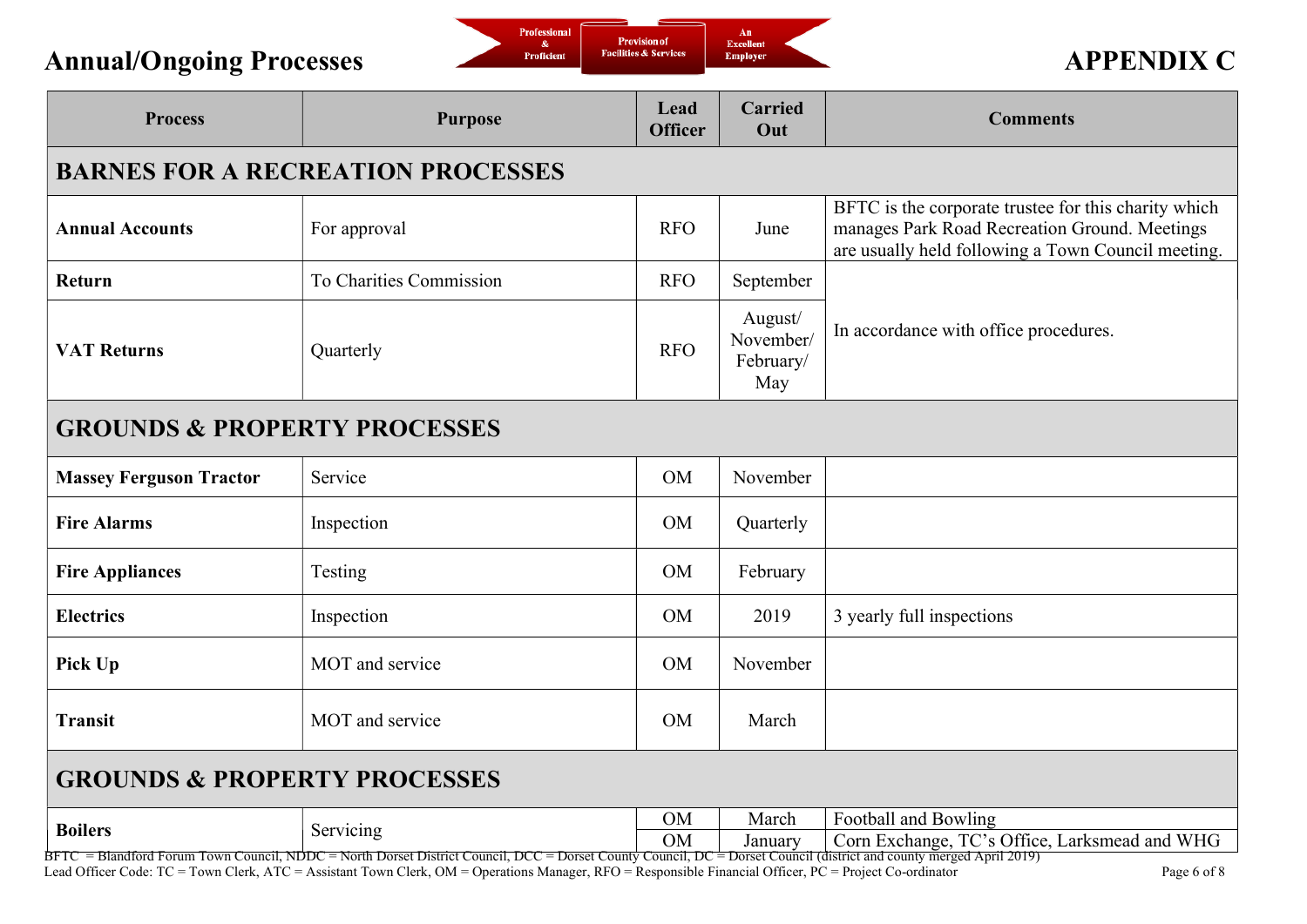

| <b>Process</b>                                                         | <b>Purpose</b>                                                                               | Lead<br><b>Officer</b> | <b>Carried</b><br>Out | <b>Comments</b>                                                                                                        |  |
|------------------------------------------------------------------------|----------------------------------------------------------------------------------------------|------------------------|-----------------------|------------------------------------------------------------------------------------------------------------------------|--|
| The Royal Society for the<br><b>Prevention of Accidents</b><br>(RoSPA) | Play area inspections                                                                        | <b>OM</b>              | July                  | Skate park, Park Rd, Langton, Balmer Road and<br>Larksmead                                                             |  |
| <b>Clock Maintenance</b>                                               | Full service and maintenance                                                                 | <b>OM</b>              | March                 | Corn Exchange/Town Hall clock                                                                                          |  |
| <b>Electrical Appliances</b>                                           | Testing                                                                                      | <b>OM</b>              | Dec - Jan             | Carried out at all venues.                                                                                             |  |
| <b>Water Softener</b>                                                  | Service                                                                                      | <b>OM</b>              | July                  | Larksmead                                                                                                              |  |
| <b>Memorial Testing</b>                                                | To carry out annual memorial testing to<br>ensure public safety in the cemetery.             | <b>OM</b>              | July                  | Responsible committee is Recreation & Amenities<br>and a budget line is in place for minor works to be<br>carried out. |  |
| <b>Summer Bedding</b>                                                  | Quotation for bedding, receiving order<br>and planting up planters and Woodhouse<br>Gardens. | <b>OM</b>              | May                   | Throughout the town                                                                                                    |  |
| <b>Winter Bedding</b>                                                  | Quotation for bedding, receiving order<br>and planting up planters and Woodhouse<br>Gardens. | <b>OM</b>              | October               | Throughout the town                                                                                                    |  |
| <b>GROUNDS &amp; PROPERTY PROCESSES</b>                                |                                                                                              |                        |                       |                                                                                                                        |  |
| <b>Ball Stop Fencing</b>                                               | Fencing up all year round to prevent balls<br>entering bowling green                         | OM                     | April<br>September    | Fencing between cricket and bowling clubs.                                                                             |  |
| <b>Cricket Square</b>                                                  | Renovation                                                                                   | OM                     | September             | Carried out by grounds staff                                                                                           |  |

BFTC = Blandford Forum Town Council, NDDC = North Dorset District Council, DCC = Dorset County Council, DC = Dorset Council (district and county merged April 2019) Lead Officer Code: TC = Town Clerk, ATC = Assistant Town Clerk, OM = Operations Manager, RFO = Responsible Financial Officer, PC = Project Co-ordinator Page 7 of 8